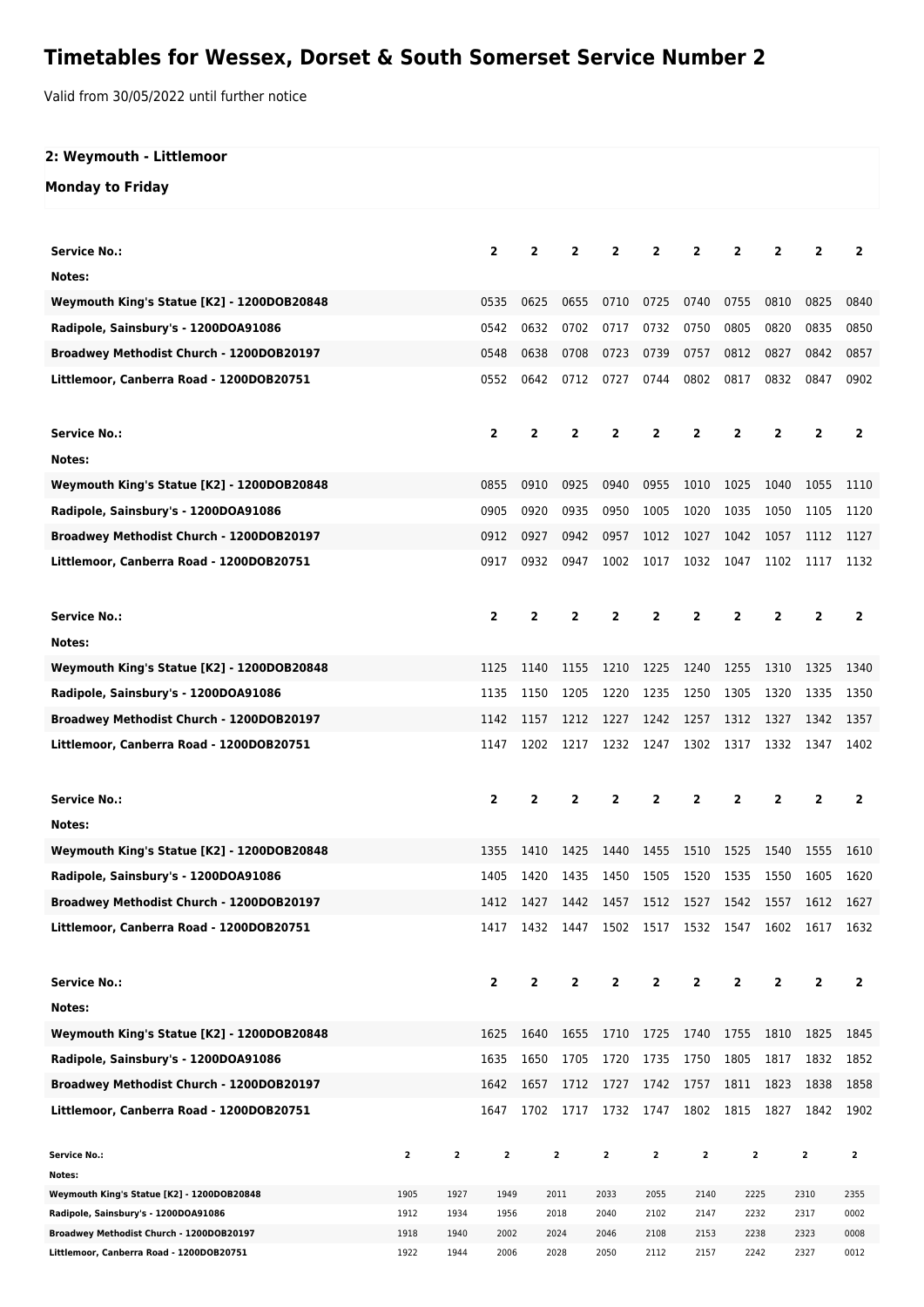## **2: Littlemoor - Weymouth**

## **Monday to Friday**

| <b>Service No.:</b>                        | $\overline{2}$ | $\overline{2}$ | $\overline{2}$ | $\mathbf{2}$   | $\overline{2}$ | 2              | 2              | $\overline{2}$          | $\overline{2}$ | $\overline{2}$ |
|--------------------------------------------|----------------|----------------|----------------|----------------|----------------|----------------|----------------|-------------------------|----------------|----------------|
| Notes:                                     |                |                |                |                |                |                |                |                         |                |                |
| Littlemoor, Canberra Road - 1200DOB20751   | 0552           | 0642           | 0713           | 0728           | 0745           | 0803           | 0818           | 0833                    | 0848           | 0903           |
| Littlemoor Buddleia Close - 1200DOB20755   | 0556           | 0646           | 0717           | 0732           | 0750           | 0808           | 0823           | 0838                    | 0853           | 0908           |
| Broadwey Methodist Church - 1200DOB20223   | 0600           | 0650           | 0721           | 0738           | 0756           | 0814           | 0829           | 0844                    | 0859           | 0914           |
|                                            | 0605           | 0655           | 0726           | 0745           | 0803           | 0821           | 0836           | 0851                    | 0906           | 0921           |
| Radipole, Sainsbury's - 1200DOA91087       | 0613           | 0703           | 0734           | 0756           | 0814           | 0832           | 0847           | 0902                    | 0917           | 0932           |
| Weymouth King's Statue [K2] - 1200DOB20848 |                |                |                |                |                |                |                |                         |                |                |
|                                            |                |                |                |                |                |                |                |                         |                |                |
| <b>Service No.:</b>                        | $\overline{2}$ | $\overline{2}$ | $\overline{2}$ | $\overline{2}$ | $\overline{2}$ | 2              | $\overline{2}$ | $\overline{2}$          | $\mathbf{2}$   | $\overline{2}$ |
| Notes:                                     |                |                |                |                |                |                |                |                         |                |                |
| Littlemoor, Canberra Road - 1200DOB20751   | 0918           | 0933           | 0948           | 1003           | 1018           | 1033           | 1048           | 1103                    | 1118           | 1133           |
| Littlemoor Buddleia Close - 1200DOB20755   | 0923           | 0938           | 0953           | 1008           | 1023           | 1038           | 1053           | 1108                    | 1123           | 1138           |
| Broadwey Methodist Church - 1200DOB20223   | 0929           | 0944           | 0959           | 1014           | 1029           | 1044           | 1059           | 1114                    | 1129           | 1144           |
| Radipole, Sainsbury's - 1200DOA91087       | 0936           | 0951           | 1006           | 1021           | 1036           | 1051           | 1106           | 1121                    | 1136           | 1151           |
| Weymouth King's Statue [K2] - 1200DOB20848 | 0947           | 1002           | 1017           | 1032           | 1047           | 1102           | 1117           | 1132                    | 1147           | 1202           |
|                                            |                |                |                |                |                |                |                |                         |                |                |
| <b>Service No.:</b>                        | $\overline{2}$ | $\overline{2}$ | $\overline{2}$ | $\overline{2}$ | $\overline{2}$ | $\overline{2}$ | $\overline{2}$ | $\overline{2}$          | $\overline{2}$ | $\overline{2}$ |
| Notes:                                     |                |                |                |                |                |                |                |                         |                |                |
| Littlemoor, Canberra Road - 1200DOB20751   | 1148           | 1203           | 1218           | 1233           | 1248           | 1303           | 1318           | 1333                    | 1348           | 1403           |
| Littlemoor Buddleia Close - 1200DOB20755   | 1153           | 1208           | 1223           | 1238           | 1253           | 1308           | 1323           | 1338                    | 1353           | 1408           |
| Broadwey Methodist Church - 1200DOB20223   | 1159           | 1214           | 1229           | 1244           | 1259           | 1314           | 1329           | 1344                    | 1359           | 1414           |
| Radipole, Sainsbury's - 1200DOA91087       | 1206           | 1221           | 1236           | 1251           | 1306           | 1321           | 1336           | 1351                    | 1406           | 1421           |
| Weymouth King's Statue [K2] - 1200DOB20848 | 1217           | 1232           | 1247           | 1302           | 1317           | 1332           | 1347           | 1402                    | 1417           | 1432           |
|                                            |                |                |                |                |                |                |                |                         |                |                |
| <b>Service No.:</b>                        | $\overline{2}$ | $\overline{2}$ | $\overline{2}$ | $\mathbf{2}$   | $\overline{2}$ | 2              | $\overline{2}$ | 2                       | 2              | $\overline{2}$ |
| Notes:                                     |                |                |                |                |                |                |                |                         |                |                |
| Littlemoor, Canberra Road - 1200DOB20751   | 1418           | 1433           | 1448           | 1503           | 1518           | 1533           | 1548           | 1603                    | 1618           | 1633           |
| Littlemoor Buddleia Close - 1200DOB20755   | 1423           | 1438           | 1453           | 1508           | 1523           | 1538           | 1553           | 1608                    | 1623           | 1638           |
| Broadwey Methodist Church - 1200DOB20223   | 1429           | 1444           | 1459           | 1514           | 1529           | 1544           | 1559           | 1614                    | 1629           | 1644           |
| Radipole, Sainsbury's - 1200DOA91087       | 1436           | 1451           | 1506           | 1521           | 1536           | 1551           | 1606           | 1621                    | 1636           | 1651           |
| Weymouth King's Statue [K2] - 1200DOB20848 | 1447           | 1502           | 1517           | 1532           | 1547           | 1602           | 1617           | 1632                    | 1647           | 1702           |
|                                            |                |                |                |                |                |                |                |                         |                |                |
| <b>Service No.:</b>                        | $\mathbf{2}$   | $\mathbf{2}$   | $\mathbf{2}$   | $\overline{2}$ | 2              | $\mathbf{2}$   | $\overline{2}$ | $\overline{\mathbf{2}}$ | $\overline{2}$ | $\mathbf{2}$   |
| Notes:                                     |                |                |                |                |                |                |                |                         |                |                |
| Littlemoor, Canberra Road - 1200DOB20751   | 1648           | 1703           | 1718           | 1733           | 1748           | 1803           | 1816           | 1828                    | 1843           | 1903           |
| Littlemoor Buddleia Close - 1200DOB20755   | 1653           | 1708           | 1723           | 1738           | 1753           | 1807           | 1820           | 1832                    | 1847           | 1907           |
| Broadwey Methodist Church - 1200DOB20223   | 1659           | 1714           | 1729           | 1744           | 1759           | 1811           | 1824           | 1836                    | 1851           | 1911           |
| Radipole, Sainsbury's - 1200DOA91087       | 1706           | 1721           | 1736           | 1751           | 1806           | 1816           | 1829           | 1841                    | 1856           | 1916           |
| Weymouth King's Statue [K2] - 1200DOB20848 | 1717           | 1732           | 1747           | 1802           | 1814           | 1824           | 1837           | 1849                    | 1904           | 1924           |